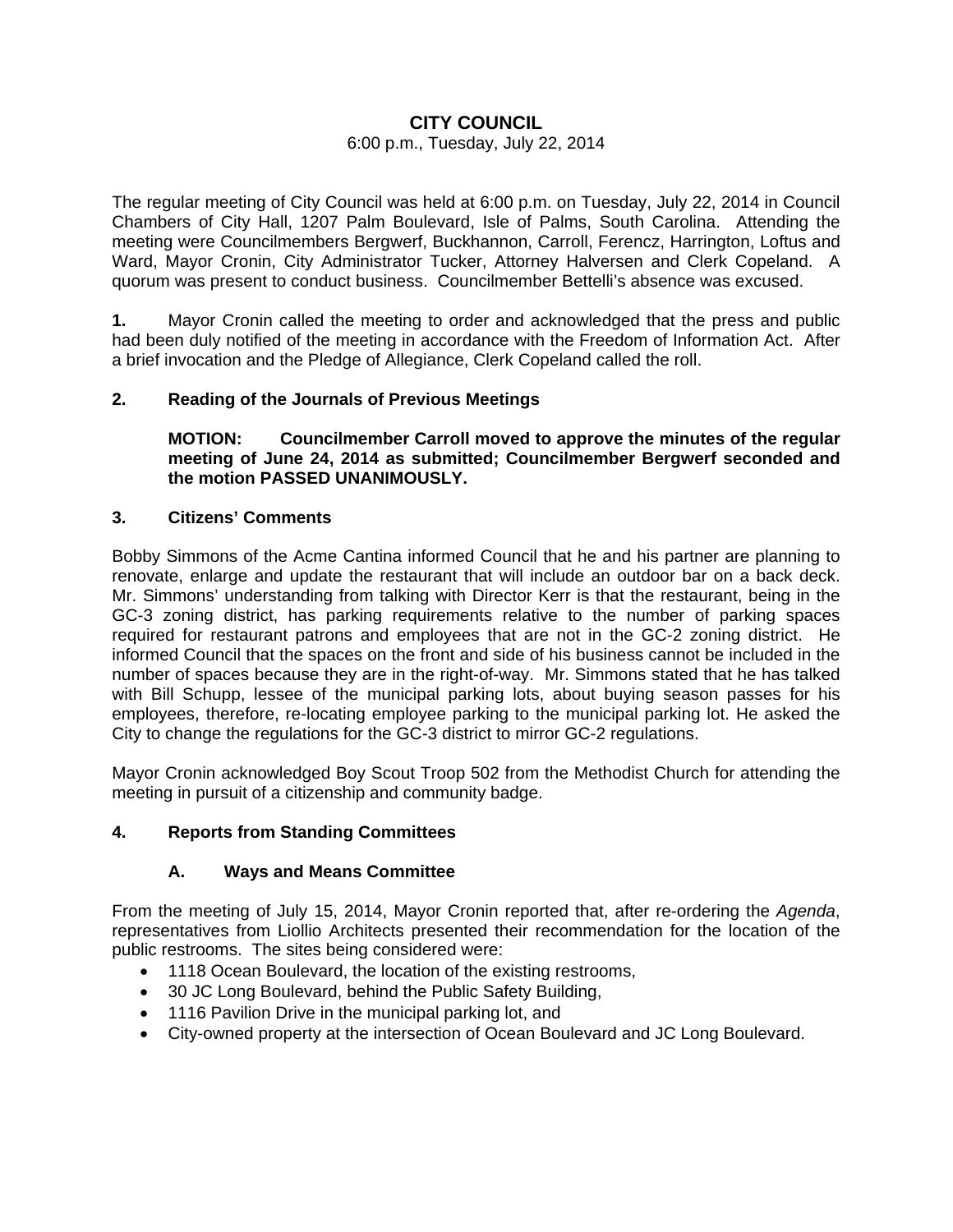The factors that were considered for each site were as follows:

- flood zones,
- ADA regulations,
- Proximity to the beach,
- pedestrian safety,
- traffic patterns,
- construction costs and
- durability in a harsh environment.

Other considerations in the study were:

- the impact on businesses.
- the best use of the property,
- familiarity with the site and
- aesthetics.

Despite the construction limitations of the existing space, Liollio recommended that the City build in the same location.

The Committee unanimously agreed to expand the existing contract to have Liollio prepare clear cost estimates for construction associated with the existing site and the municipal parking lot on Pavilion Drive.

### **MOTION: Mayor Cronin moved to approve an expansion of the existing contract with Liollio in the amount of \$10,290 to perform the work described above; Councilmember Ferencz seconded and the motion PASSED UNANIMOUSLY.**

From the preliminary and un-audited financial statement through the end of the fiscal year on June 30, 2014, the Mayor reported that General Fund revenues were ninety-nine percent (99%) of budget while General Fund expenditures are at ninety-eight percent (98%) of budget. Revenues yet to be collected include one (1) month's property taxes, three (3) months of Local Option Sales Taxes, brokers' tax, the second payment of Comcast franchise fees and the fourth quarter's State Accommodations taxes.

Treasurer Suggs and Director Kerr have discussed a mailing to business owners on the island explaining how Local Option Sales taxes should be reported each month in order for the City to receive all of the revenue it is due.

The Mayor added that the City has sent a letter to Charleston County expressing the City's willingness to cooperate with them since they have embarked on the initiative to ensure that every property owner is paying the appropriate amount. For the City, the Fairness in Lodging Act passed recently by the state legislature requires owners who rent their homes for more than seventy-two (72) days in a year to pay six percent (6%), not four percent (4%).

Municipal Accommodations Taxes are running ten percent (10%) ahead of FY13 with one month yet to be reported; Hospitality Taxes are running thirteen percent (13%) ahead of FY13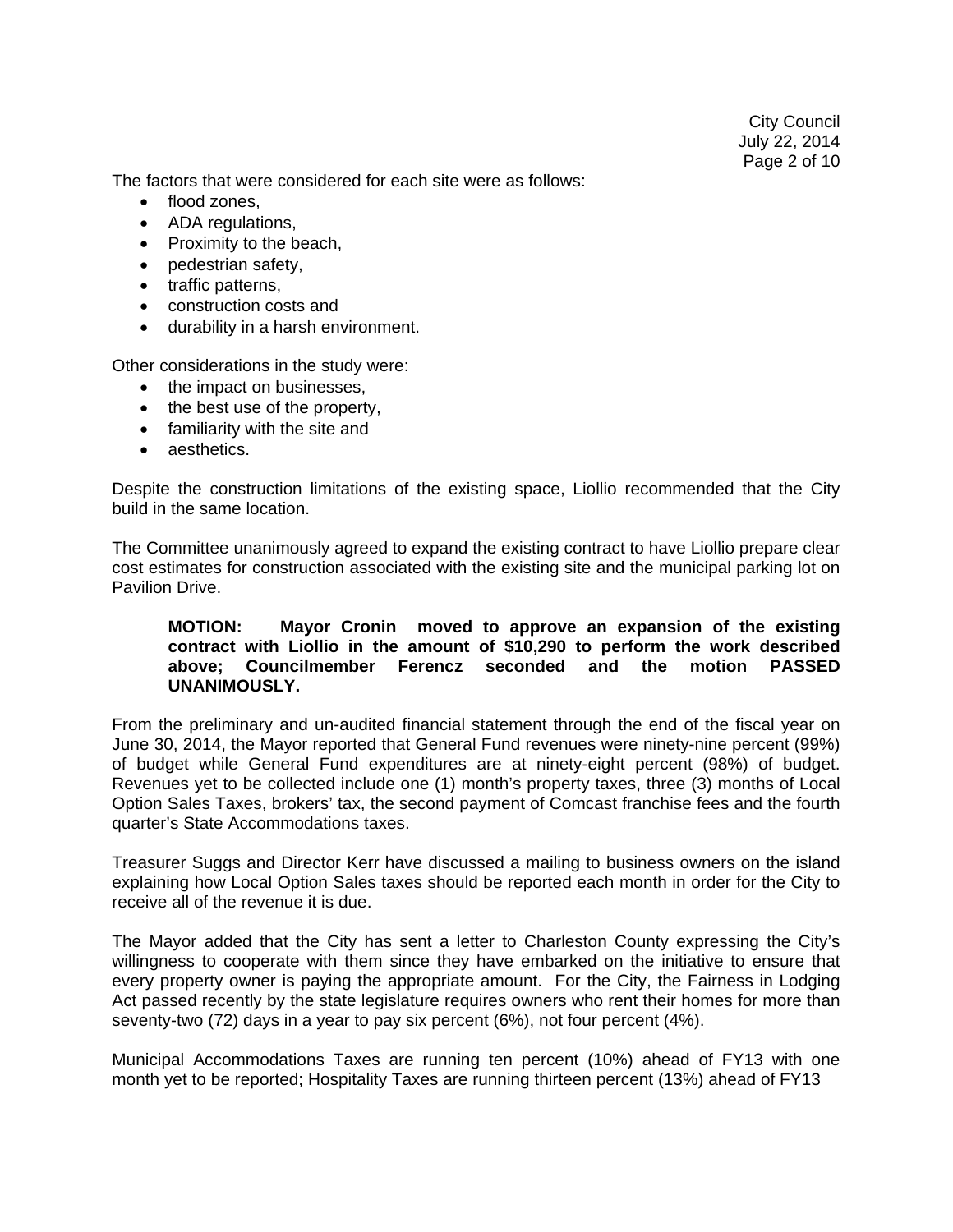The final FY14 payment for State Accommodations Taxes and the Charleston County Accommodations Pass-through are yet to be received.

#### **MOTION: Mayor Cronin moved to award a sole source contract to Coastal Science and Engineering for engineering in the amount of \$107,662; Councilmember Loftus seconded.**

The Mayor explained that this award was for the shoal management project planned for the fall on the northeast end of the island where sand will be harvested from the shoal and placed in areas hard-hit by erosion.

Councilmember Ward asked if this item was included in the FY15 budget; Administrator Tucker explained that this amount was included in stakeholders' funds from the 2008 project.

# **VOTE: The motion PASSED UNANIMOUSLY.**

 **MOTION: Mayor Cronin moved to award a contract to Bobcat of Charleston for the budgeted replacement of 1 ATV for the Police Department in the amount of \$17,055.94, state contract pricing; Councilmember Bergwerf seconded and the motion PASSED UNANIMOUSLY.** 

### **Consideration of an Award of Contract for Recreation Ballfield Rehabilitation**

Administrator Tucker reminded Council that, at the original bid opening, all bids exceeded budget and were rejected; therefore, the project was re-bid. The Administrator explained that a recommendation on the vendor was not in packets because the low bidder still needed to be fully vetted when packets were distributed. At this point, the Administrator turned the discussion to Director Page for further explanations.

Director Page reported that the City had received three (3) bids, but one (1) was late and could not be accepted. The bid submitted by Thomas Brothers Nursery in Greenville was one hundred seventy-nine thousand eight hundred ninety-five dollars and thirteen cents (\$179,895.13); the low bidder was Wilson and Associates Sports Turf in the amount of ninetyseven thousand three hundred twenty dollars (\$97,320). The late bid was ninety-nine thousand dollars (\$99,000).

Having called references on Wilson and Associates who gave glowing reports of their work, Director Page recommended a contract award to Wilson and Associates.

### **MOTION: Councilmember Carroll moved to award a contract to Wilson and Associates in the amount of \$97,320 for the budgeted rehabilitation of the Recreation Department ball fields; Councilmember Harrington seconded.**

Responding to Councilmember Loftus' question, Director Page stated that the scope of the work includes the following:

- Destroy existing vegetation;
- Site preparation to remove existing grasses and weeds;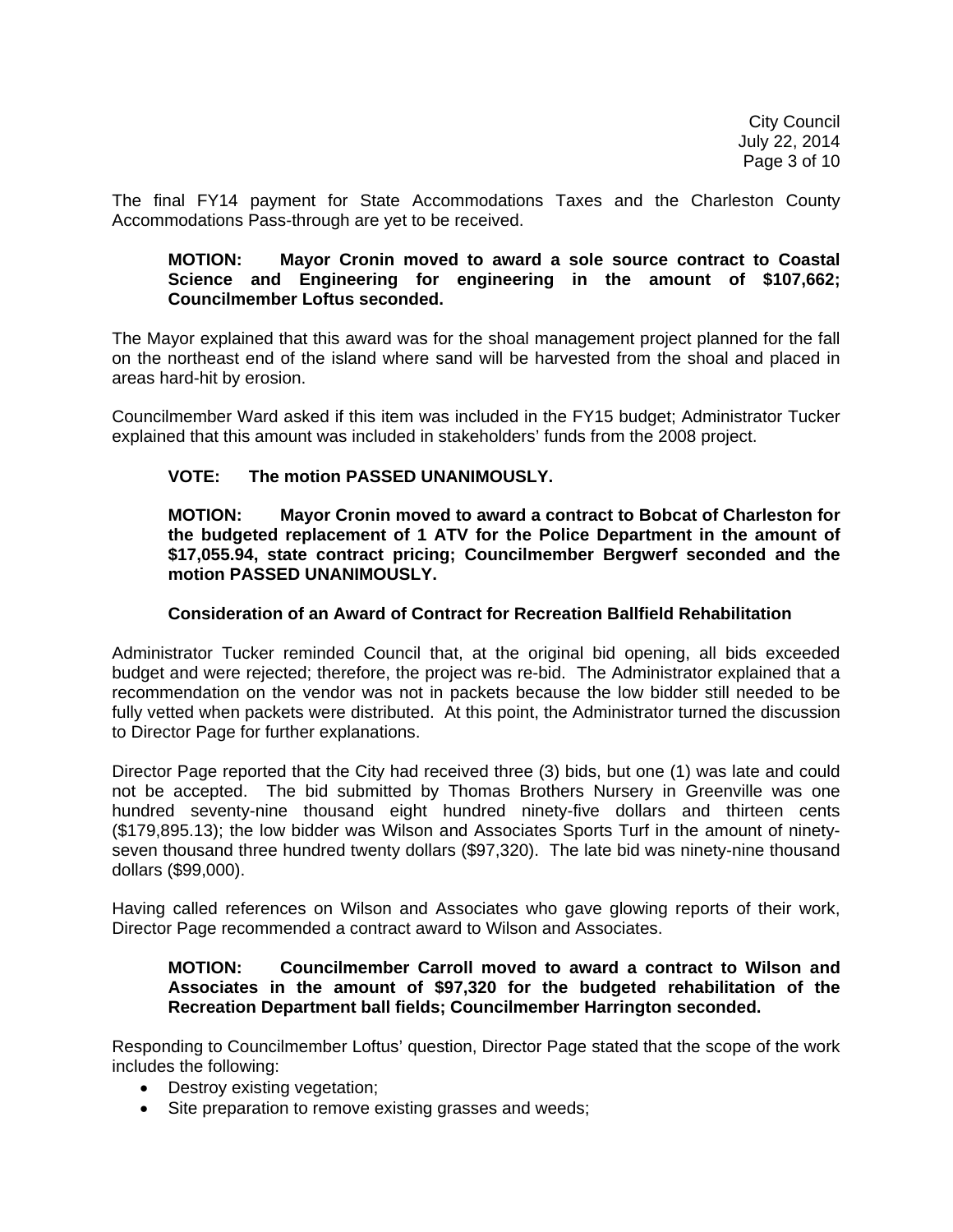- Addition of and blending of sand into existing soil for leveling;
- Installation of automatic irrigation system;
- Laser grade the fields;
- Roll with 4 ton duel smooth drum roller for desired compaction and playing surface;
- Installation of certified Bermuda grass sod; and
- New sod to be top dressed with sand and rolled with dual smooth drum roller.

Mayor Cronin asked Director Page whether the work could be accomplished in this growing season; the Director responded that getting it done this season was the reason that the contract had to be awarded in July so that the sod can be laid at the end of August.

Councilmember Carroll asked about the large difference between the bids and was told that the company from Greenville had thought that there was much more to be removed from the island that the other bidders.

This project is being funded equally by the Recreation Building Fund and Capital Projects.

# **VOTE: The motion PASSED on a vote of 7 to 1 with Councilmember Ward casting the dissenting vote.**

The Mayor reported that the Ways and Means Committee had a lengthy discussion about the possibility of the City taking over the roads on the island if the state would allow. The City will continue to pursue this over time to determine if it is in the City's best interest to assume responsibility for the roads on the island.

Councilmember Carroll recalled that the Administrator was going to contact SCDOT about the feasibility of the City taking over Palm Boulevard. Administrator Tucker reported that she had spoken with Robert Clarke of SCDOT who told her that the request had been sent further up the chain of command. To-date, SCDOT has not responded.

The next meeting of the Ways and Means Committee will be at 5:45 p.m. on Tuesday, August 19<sup>th</sup> in Council Chambers.

# **B. Public Safety Committee**

Although the Public Safety Committee did not meet in July, there is the consideration of a volleyball tournament as a City-sponsored event at the Windjammer on Saturday, August  $16<sup>th</sup>$ . Mayor Cronin stated that Bobby Ross of the Windjammer was present to answer questions.

Mr. Ross stated that the tournament would be an adult male competition and possibly co-ed; because money will be changing hands in the form of entry fees, he brought it before Council for their consideration. The entry fees will be used to buy prizes for the tournament winners.

Mr. Ross reported that, despite a storm on Easter weekend that took a lot of sand from the beach at the Windjammer, the sand has built up nicely through the summer and is better than it was last year.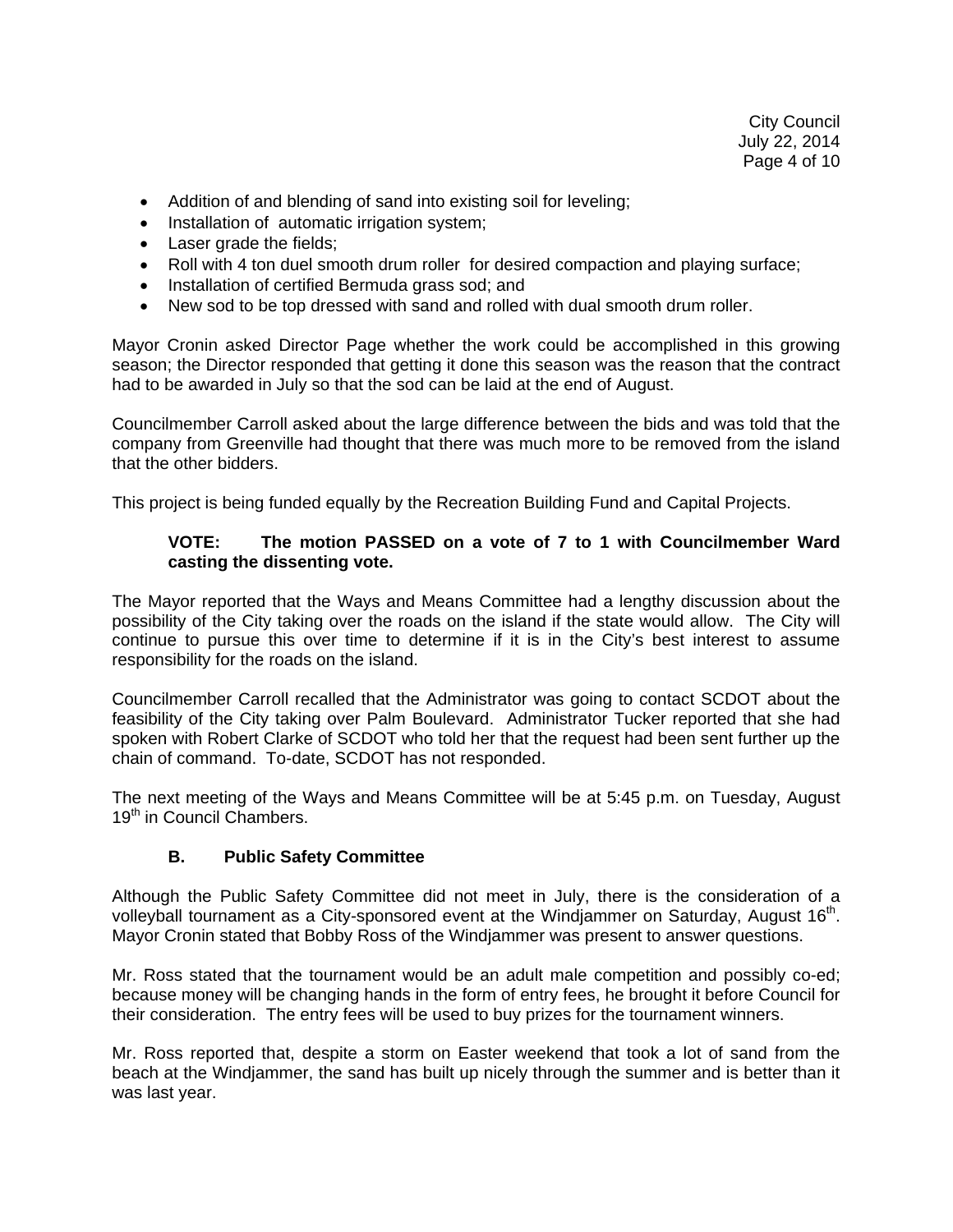City Council July 22, 2014 Page 5 of 10

### **MOTION: Councilmember Ward moved to hold the volleyball tournament at the Windjammer as a City-sponsored event; Councilmember Loftus seconded.**

Administrator Tucker suggested that approval of this motion be contingent upon the City's investigation of the entry fee issue because the City has been faced with similar issues in the past. She recalled that the City had declined other volleyball circumstance due to the entry.

Mayor Cronin stated that the crux of the matter is that the City does not allow any business to be conducted on the beach; with fees being paid, some could interpret it as conducting business on the beach.

In the past, Mr. Ross has stated that any money remaining from the entry fees would be donated to charity, and Mr. Ross stated that he would be happy to do that again.

Council decided that the Administrator could have further discussions about the entry fee, but approval of the motion would not be contingent upon an investigation of the entry fee.

# **VOTE: The motion PASSED UNANIMOUSLY.**

# **C. Public Works Committee**

Although the Committee did not meet in July, Councilmember Ward asked whether the Administrator had an update on the Front Beach lighting initiative.

Administrator Tucker reported that she had received a written report from SCE&G stating that they hope to complete and present the photometrics to the Public Works Committee in another month.

#### **D. Recreation Committee**

This Committee also did not meet in July but Councilmember Carroll reported that between three hundred and four hundred (300-400) participants on Saturday, July 19<sup>th</sup> in the IOP Beach Run. He added that the Recreation Department has had two (2) staff members to resign, but, in his view, turnover of young people in their twenties is normal.

# **E. Personnel Committee**

From the meeting of July 1<sup>st</sup>, Councilmember Ferencz reported that the meeting started with a discussion of vacancies on Boards and Commissions, and a recommendation to fill a vacancy on the Board of Zoning Appeals was made.

### **MOTION: Councilmember Ferencz moved to appoint Peter Doherty to the Board of Zoning Appeals; Councilmember Loftus seconded and the motion PASSED UNANIMOUSLY.**

The Committee proceeded to discuss the new City-wide evaluation tool created by Chief Buckhannon based on the evaluation form that has been used successfully for several years.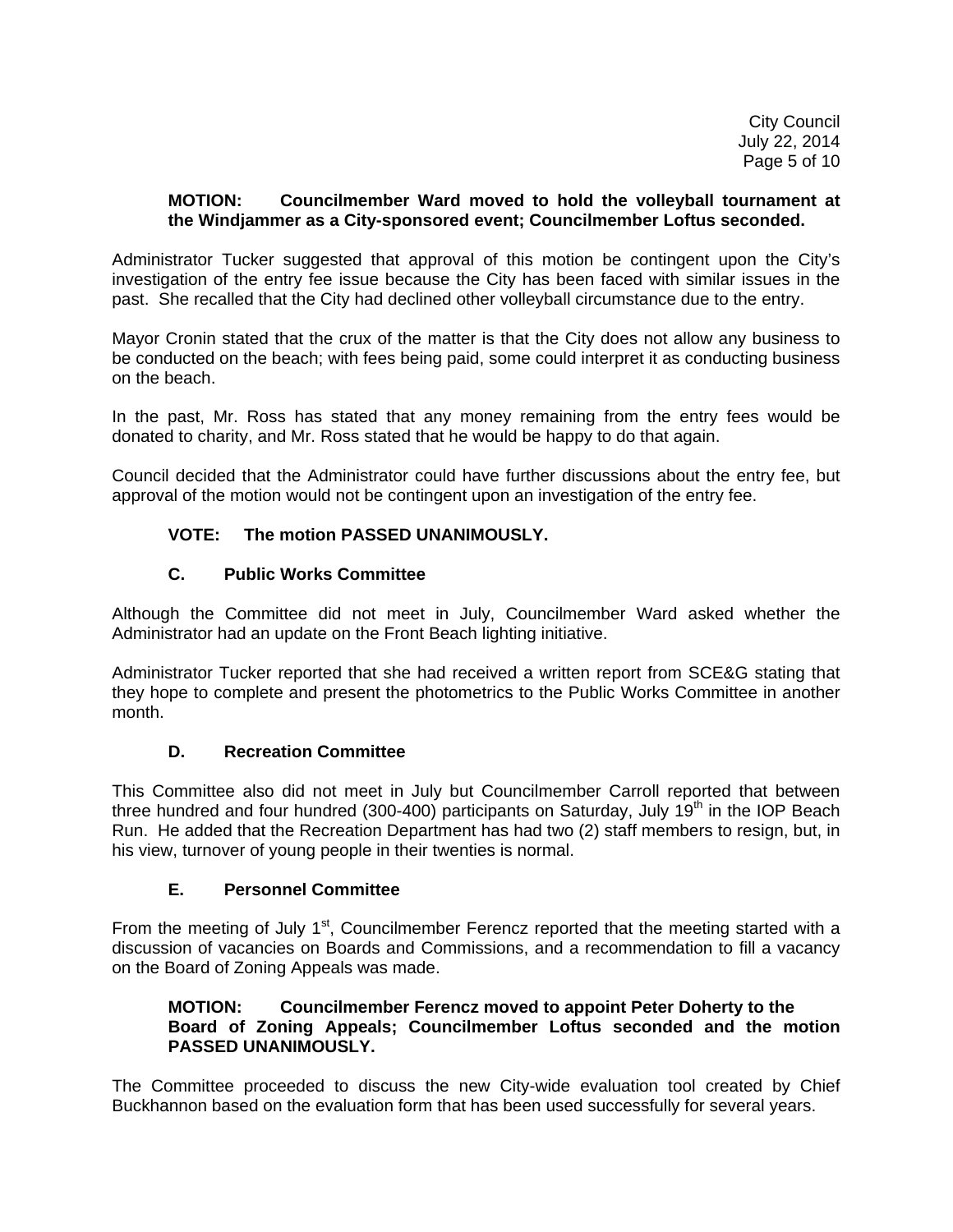City Council July 22, 2014 Page 6 of 10

This is a fillable form which is easy to complete and, when completed, the computer does the calculations, eliminating human error. The supervisor must qualify the ranking in each area before advancing. Copies of the supervisor and employee evaluation forms were included in meeting packets.

Despite the Committee's unanimous decision to recommend the new evaluation tools for approval by Council, questions have been asked about the calculation formula for the evaluations that need to be answered by Chief Buckhannon; therefore, Councilmember Ferencz asked for the forms to be sent back to Committee.

Committee members also reviewed the job description and evaluation for City Administrator that dates back to 1993 and the job description generated by the Archer Group; the Committee acknowledged that the Administrator's job functions have been added to and changed since 1993. The goal is to generate a hybrid of the two (2) job descriptions that includes the best of both for Council approval.

Recalling the end-product of the Archer study, Councilmember Loftus stated that Council was not pleased with the job descriptions because they were too detailed and voluminous; coupled with the salary increases suggested, City Council rejected the study in full.

According to Councilmember Ferencz, the goal is to produce a job description with performance indicators that can be used as part of an Administrator's evaluation.

Councilmember Ferencz stated that Committee members were tasked with studying both job descriptions and to develop a revision of the Administrator's job descriptions.

In addition to the job description, the Committee is reviewing the City Administrator's evaluation tools; in addition to the evaluation form which is subjective, the Administrator has an objective portion as well. The Committee is going to determine if the categories included are relevant today, as well as the value assigned to each category.

The Committee wants each of these tasks accomplished before the end of 2014 so they can be used for the 2015 evaluation.

In addition, department managers will review their own job descriptions to make whatever changes or additions they deem important.

The final piece of business was recognizing three (3) patrol officers for a job well done. Both Ptl Amanda Postell and Ptl Dylan Reynolds were acknowledged for the assistance they gave to a pedestrian regarding information on the crosswalks along Palm Boulevard; they were helpful, understanding and professional in their interaction.

Pfc. Matt Storen was nominated as Employee of the Month for his actions on May  $25<sup>th</sup>$  relative to a moped stolen from the enclosed storage area of the Windjammer. Pfc. Storen, accompanied by two (2) other officers apprehended the subject, and, as a team, ensured that witness statements were obtained and all other aspects of the incident were properly documented.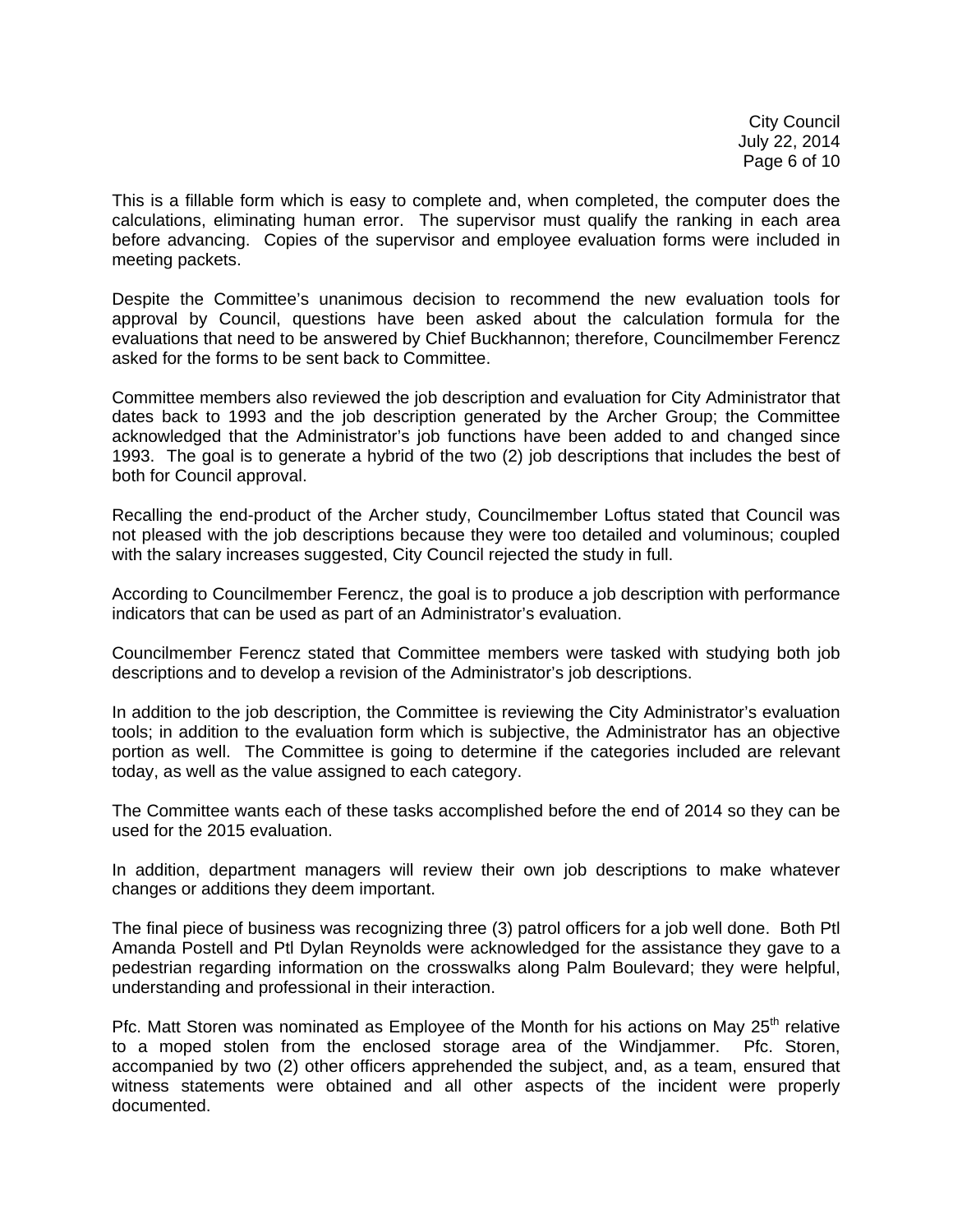The next Personnel Committee meeting will be at 10:00 a.m., Wednesday, August  $6<sup>th</sup>$  in the Conference Room.

For the monthly update on employee staffing, Councilmember Ferencz reported that there are no vacancies in General Government, Public Works, Fire and the Building and Planning departments; a new firefighter will report for duty next week to fill the one (1) vacancy that existed. The Police Department has two (2) vacancies, i.e. the Animal Control Officer and one (1) BSO; the Department is short one (1) patrol officer, but the replacement is expected to report in two (2) weeks. In the Recreation Department, three (3) part-time positions are open as well as two (2) Recreation Supervisors; replacements are to start work on August 11.

June Safety Sweepstakes winners were Laura McLellan in General Government, Diane Tarr in the Police Department, John "Rob" Graham from Public Works and Victor Lawrence from the Fire Department.

Councilmember Loftus asked if the Police Department was planning to fill the BSO position since the summer is half over. Administrator Tucker stated that, if a qualified candidate is found, the position will be filled; the duties assigned to them extend through the month of September.

Councilmember Loftus referred to the first paragraph on Page 6 of the Personnel Committee minutes that discusses the Administrator's financial goals; he voiced the opinion that, including the Capital budget is not a good indicator of the Administrator's performance. As an example, he reminded that the replacement of the watersports dock was contemplated in the FY14 budget, but, since the decision was made to rehabilitate the existing dock, a surplus remains in that line item. He stated that the Committee should reconsider inclusion of the Capital budget because the General Fund is a better barometer of performance. He did acknowledge that the financial goals may need to be tweaked and that the three percent (3%) under-budget is too aggressive.

# **F. Real Property Committee**

From the meeting of July  $7<sup>th</sup>$ , Councilmember Loftus commented that representatives from Liollio and Associates made their presentation on the Front Beach restrooms which was subsequently presented to the Ways and Means Committee. Marina Manager Berrigan explained the incident that was reported to Councilmembers of a car being booted. The Committee continued its discussion of amendments to the Marina Outpost lease; the suggestion of having a longer term lease with the tenant that would allow him to be responsible for all of the equipment in the store. Administrator Tucker indicated that she would contact the City Attorney to learn whether extending the term was feasible under the current lease. In addition, the Committee unanimously approved the shoal management engineering contract with Coastal Science and Engineering for one hundred seven thousand six hundred sixty-two dollars (\$107,662).

The Real Property Committee will hold its next meeting at 5:30 p.m., Tuesday, August  $5<sup>th</sup>$  in the Conference Room.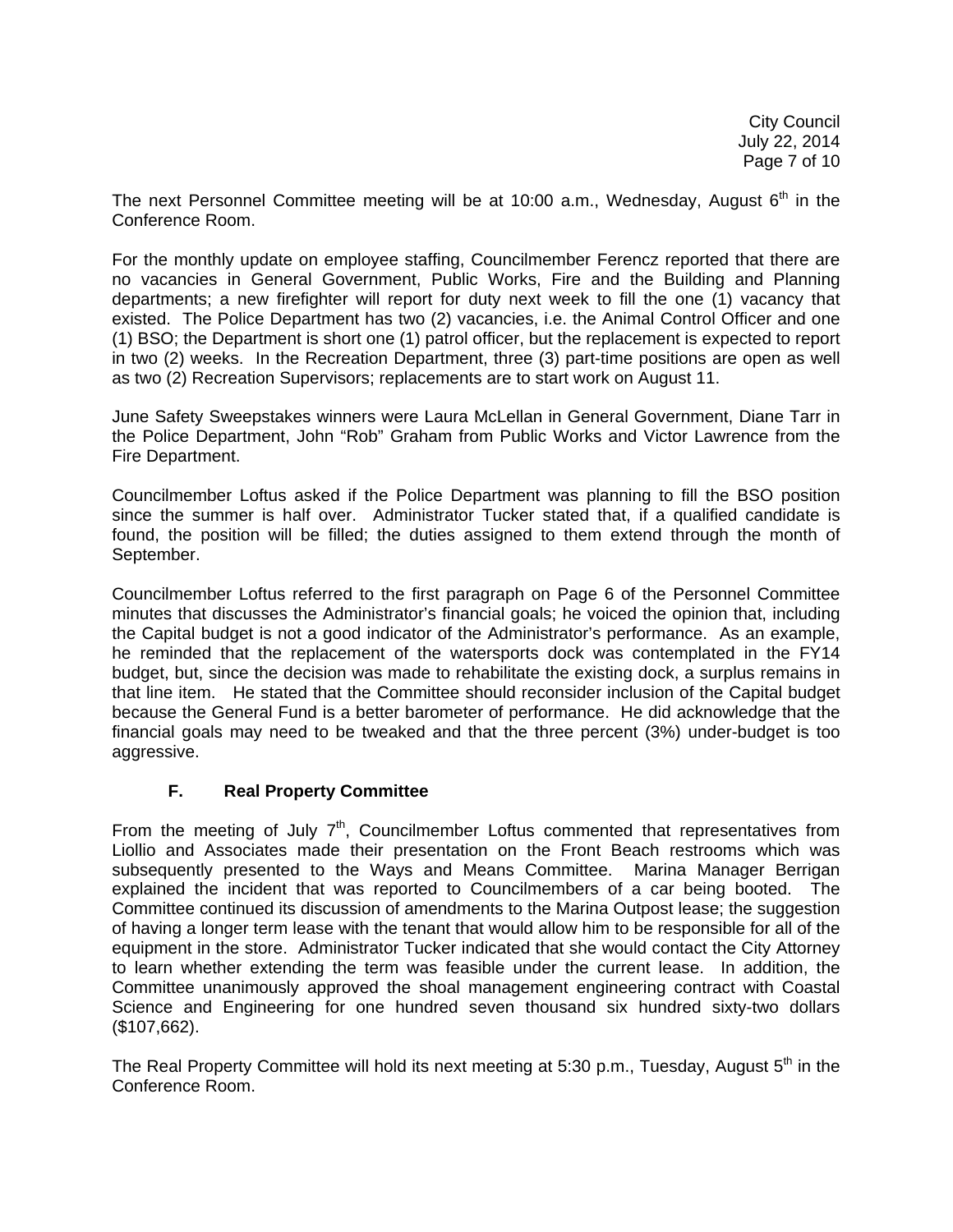### **6. Reports from City Officers, Boards and Commissions**

- **A. Accommodations Tax Advisory Committee** no meeting in July
- **B.** Board of Zoning Appeals minutes attached
- **C. Planning Commission** minutes attached
- **7. Reports from Special or Joint Committees** none

### **8. Petitions Received, Referred or Disposed of –** none

#### **9. Bills Already in Possession of Council**

 A. Second Reading of Ordinance 2014-06 – An Ordinance Amending Title 1, Government and Administration, Chapter 3, Procedures, Committees, Ordinances and Use of Code, Article A, Rules of Order and Procedure, Section 1-3-1, Regular Meetings, of the City of Isle of Palms Code of Ordinances to Change the Time for Regular Meetings of City Council to 6:00 p.m. in the evening.

#### **MOTION: Mayor Cronin moved to waive the reading and to approve Ordinance 2014-06 for Second Reading; Councilmember Buckhannon seconded and the motion PASSED UNANIMOUSLY.**

B. Second Reading of Ordinance 2014-07– An Ordinance Authorizing the Grant of a Utility Easement on a Portion of the City's Property Identified as TMS #571-07-00-029 to the South Carolina Electric and Gas Company for Conversion of Power Lines to Underground Facilities.

### **MOTION: Mayor Cronin moved to amend First Reading of Ordinance 2014-07 to include the revised Exhibit 1 to the Ordinance and Exhibit A for the Easement; Councilmember Carroll seconded.**

The goal of granting the easement to SCE&G would be to provide space at the IOP Water and Sewer Commission's waste water treatment site at the intersection of 41<sup>st</sup> Avenue and Waterway Boulevard to be able to place the power poles and power lines underground in the future and to place the infrastructure required to do that inside the fence of the waste water treatment site. No timeline exists for the undergrounding of the lines to the marina.

# **Vote: The motion PASSED UNANIMOUSLY.**

#### **10. Introduction of New Bills, Resolutions and Proclamations**

First Reading, by title only, Ordinance 2014-08 – An Ordinance to Levy and Impose, Subject to a Referendum, a One Percent Beach Preservation Fee on the Gross Proceeds Derived from the Rental or Charges for Accommodations Furnished to Transients for Consideration which are subject to the Local Accommodations Tax within the City of Isle of Palms Pursuant to the Beach Preservation Act, Section 6-1-610, et. seq., of the Code of Laws of South Carolina 1976, as Amended; to Define the Purposes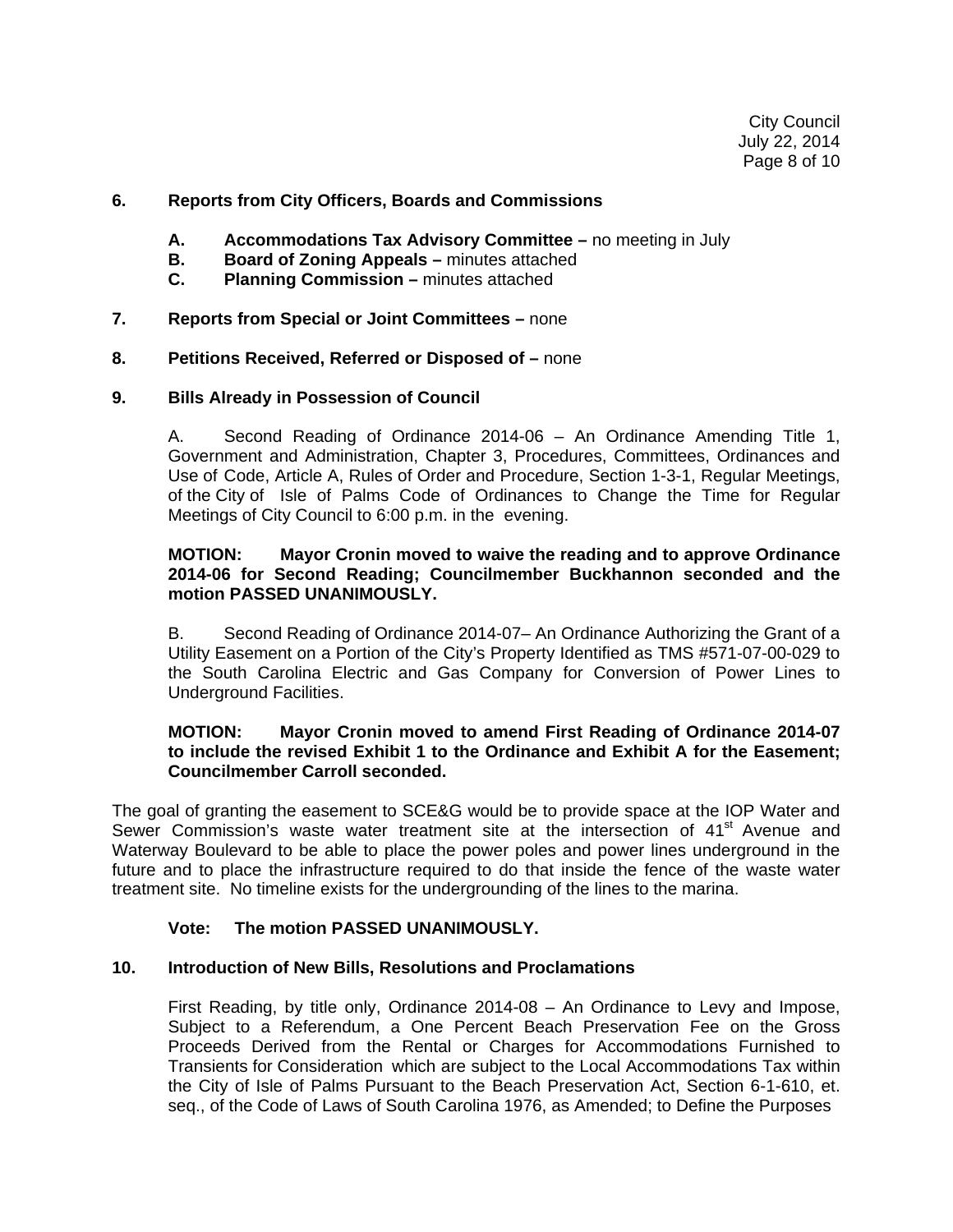for Which the Proceeds of the Beach Preservation Fee may be used; to Provide for a Referendum on the Imposition of the Beach Preservation Fee and to Prescribe the Contents of the Ballot Questions in the Referendum; and to Provide for a Separate Fund and Remittance of the Beach Preservation Fee if Approved.

### **MOTION: Mayor Cronin moved to approve First Reading, by title only, of Ordinance 2014-08 as stated above; Councilmember Ward seconded.**

Confirming that the funds generated by this tax must be kept in a separate fund, Councilmember Ferencz referred to the portion of the ordinance that states:

 "The revenue generated by the Beach Preservation Fee shall be used exclusively for the following purposes: … maintenance of public beach accesses within the corporate limits of the City of Isle of Palms."

and asked if this fund would be the only source of funds for replacing beach access paths.

Administrator Tucker stated that the intent of the law is for there to be funds available and generated for beach preservation activities, dune walkovers being one of those activities; it does not mean that it is the only source of money a local government can use for those activities.

Councilmember Ferencz commented that beach access paths are typically funded by State Accommodations Taxes.

#### **VOTE: The motion PASSED UNANIMOUSLY.**

#### **11. Miscellaneous Business**

#### **Discussion of Social Media**

In the absence of Assistant Dziuban, Administrator Tucker reported that the City is ready to move forward with social media to put information out, but does not intend to respond to comments since the City is not staffed to do so. For those who need to comment, all City employees have an e-mail address that can be used for that purpose. The Administrator stated that the City is ready to proceed on Twitter and Facebook to push information out to the public.

On the matter of getting information out, Councilmember Loftus expressed the belief that the City should invest its time to generating and IOP app where people anywhere in the County could get instant information on the beach or access the Windjammer beach camera.

He indicated that this is the future of communication using their iPhones, people are using apps to get beach, parking, weather and traffic information; therefore, in his opinion, this is the way the City should be heading.

Councilmember Bergwerf was in favor of the City taking "baby steps" at this time; she noted that much of the information he would put in an app are on the City's website already. In her